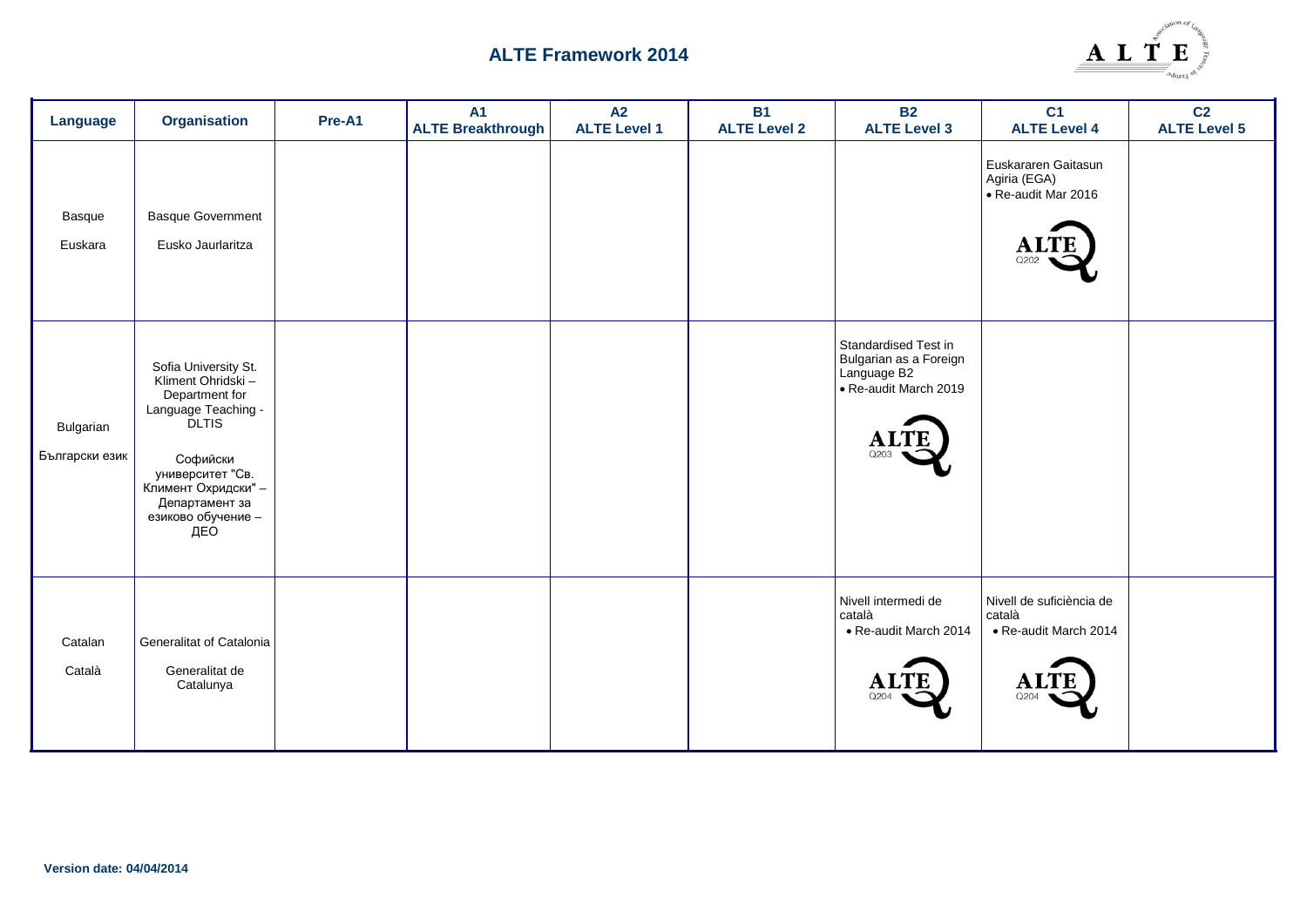

| Language            | <b>Organisation</b>                                                                                                                                                                  | Pre-A1 | <b>A1</b><br><b>ALTE Breakthrough</b>                                            | A2<br><b>ALTE Level 1</b>                                                              | <b>B1</b><br><b>ALTE Level 2</b>                                                             | <b>B2</b><br><b>ALTE Level 3</b>                                                                                          | C <sub>1</sub><br><b>ALTE Level 4</b>                 | C <sub>2</sub><br><b>ALTE Level 5</b>                    |
|---------------------|--------------------------------------------------------------------------------------------------------------------------------------------------------------------------------------|--------|----------------------------------------------------------------------------------|----------------------------------------------------------------------------------------|----------------------------------------------------------------------------------------------|---------------------------------------------------------------------------------------------------------------------------|-------------------------------------------------------|----------------------------------------------------------|
| Czech<br>Čeština    | Charles University in<br>Prague, Institute for<br>Language and<br>Preparatory Studies<br>(ILPS)<br>Univerzita Karlova v<br>Praze, Ústav jazykové<br>a odborné přípravy,<br>(ÚJOP UK) |        | The Czech Language<br>Certificate Exam (CCE)<br>A1<br>• Re-audit pending<br>O205 | The Czech Language<br>Certificate Exam (CCE)<br>A2<br>• Re-audit pending<br>A1<br>Q205 | The Czech Language<br>Certificate Exam (CCE)<br><b>B1</b><br>• Re-audit pending<br>A<br>Q205 | The Czech Language<br>Certificate Exam (CCE)<br><b>B2</b><br>• Re-audit pending<br>Q205                                   |                                                       |                                                          |
| Danish<br>Dansk     | The Ministry of Children<br>and Education<br>Ministeriet for Børn og<br>Undervisning                                                                                                 |        |                                                                                  | Prøve i Dansk 1<br>(writing)<br>• Re-audit May 2015                                    | Prøve i Dansk 1<br>(speaking)<br>Prøve i Dansk 2<br>• Re-audit May 2015                      | Prøve i Dansk 3<br>• Re-audit May 2015                                                                                    | Studieprøven<br>• Re-audit Dec 2016                   |                                                          |
| Dutch<br>Nederlands | CNaVT<br>(Certificaat Nederlands<br>als Vreemde Taal)                                                                                                                                |        |                                                                                  |                                                                                        |                                                                                              | Certificaat Nederlands<br>als Vreemde Taal.<br>Profiel Taalvaardigheid<br>Hoger Onderwijs<br>(PTHO)<br>• Re-audit pending |                                                       |                                                          |
| English             | Cambridge English<br>Language<br>Assessment                                                                                                                                          |        |                                                                                  | Cambridge English:<br>Key<br>• Re-audit May 2018                                       | Cambridge English:<br>Preliminary<br>• Re-audit May 2018<br>Q210                             | Cambridge English:<br>First<br>• Re-audit May 2018<br>0210                                                                | Cambridge English:<br>Advanced<br>• Re-audit May 2018 | Cambridge English:<br>Proficiency<br>• Re-audit May 2018 |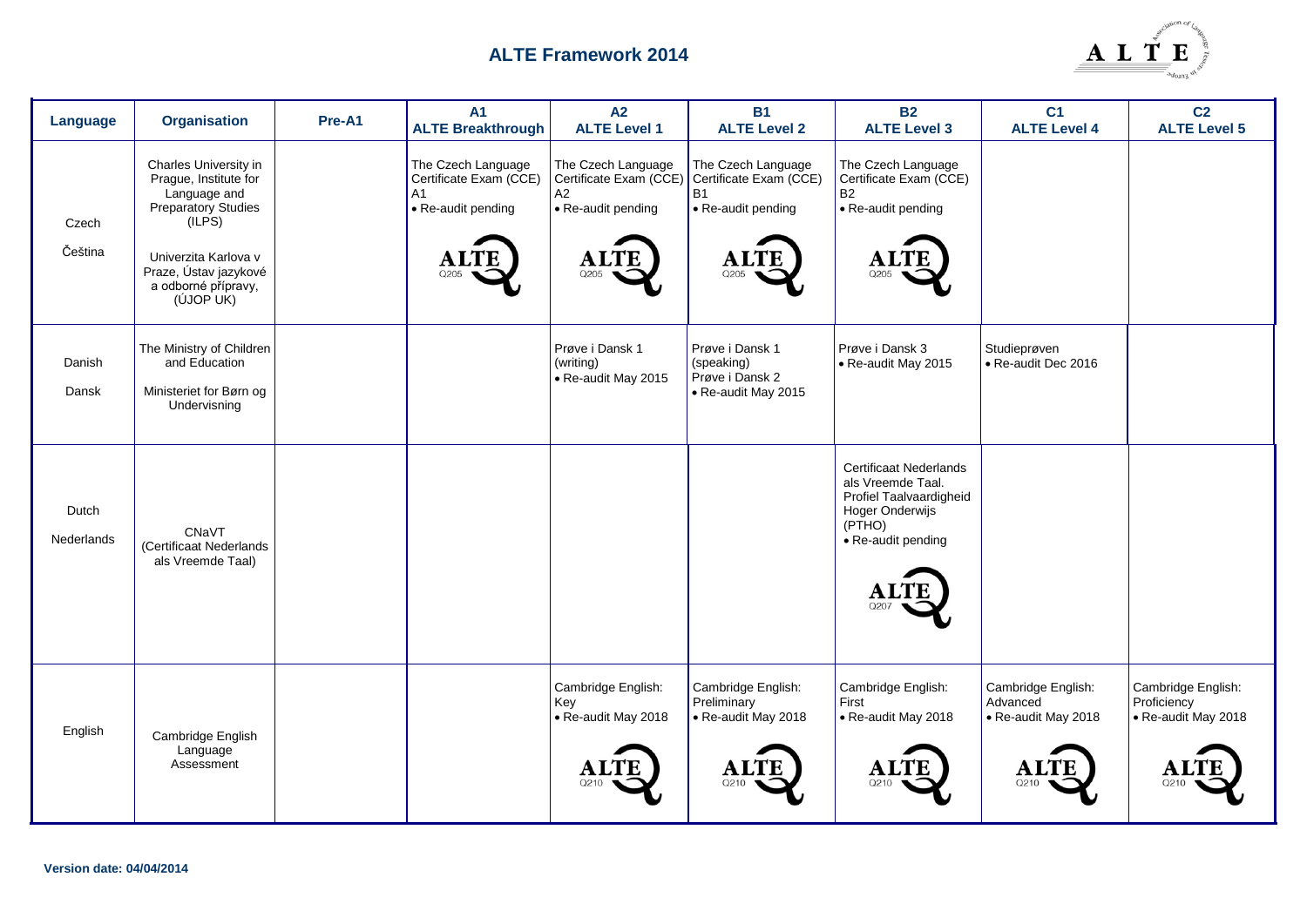

| Language | <b>Organisation</b>              | Pre-A1                                                                                   | <b>A1</b><br><b>ALTE Breakthrough</b>                                                    | A2<br><b>ALTE Level 1</b>                                                                      | <b>B1</b><br><b>ALTE Level 2</b>                                                                      | <b>B2</b><br><b>ALTE Level 3</b>                                                                 | C <sub>1</sub><br><b>ALTE Level 4</b>                                                          | C <sub>2</sub><br><b>ALTE Level 5</b>                                               |
|----------|----------------------------------|------------------------------------------------------------------------------------------|------------------------------------------------------------------------------------------|------------------------------------------------------------------------------------------------|-------------------------------------------------------------------------------------------------------|--------------------------------------------------------------------------------------------------|------------------------------------------------------------------------------------------------|-------------------------------------------------------------------------------------|
|          | Cambridge English                |                                                                                          |                                                                                          | Cambridge English:<br>Key for Schools<br>• Re-audit May 2018<br>Al<br>O210                     | Cambridge English:<br>Preliminary for Schools<br>• Re-audit May 2018<br>Al<br>Q210                    | Cambridge English:<br>First for Schools<br>• Re-audit May 2018<br>A)<br>Q210                     |                                                                                                |                                                                                     |
| English  | Language<br>Assessment           | Cambridge English:<br><b>Starters</b><br>• Re-audit Apr 2014<br>O210                     | Cambridge English:<br><b>Movers</b><br>• Re-audit Apr 2014<br>Q210                       | Cambridge English:<br>Flyers<br>• Re-audit Apr 2014<br><b>ALTE</b><br>Q210                     | Cambridge English:<br>Business Preliminary<br>• Re-audit May 2018<br><b>ALTE</b><br>Q21C              | Cambridge English:<br>Business Vantage<br>• Re-audit May 2018<br><b>ALTE</b><br>O210             | Cambridge English:<br>Business Higher<br>• Re-audit May 2018<br>Q210                           |                                                                                     |
|          |                                  | Graded Exams in<br>Spoken English<br>(GESE) Grade 1<br>• Re-audit Nov 2018<br>A.<br>Q209 | Graded Exams in<br>Spoken English (GESE)<br>Grade 2<br>• Re-audit Nov 2018<br>Al<br>Q209 | Graded Exams in<br>Spoken English<br>(GESE) Grades 3 & 4<br>• Re-audit Nov 2018<br>ALT<br>Q209 | Graded Exams in<br>Spoken English (GESE)<br>Grades 5 & 6<br>• Re-audit Nov 2018<br>${\bf AL}$<br>Q209 | Graded Exams in<br>Spoken English (GESE)<br>Grades 7, 8 & 9<br>• Re-audit Nov 2018<br>Αl<br>Q209 | Graded Exams in<br>Spoken English (GESE)<br>Grades 10 & 11<br>• Re-audit Nov 2018<br>A<br>Q209 | Graded Exams in<br>Spoken English (GESE)<br>Grade 12<br>• Re-audit Nov 2018<br>Q209 |
|          | <b>Trinity College</b><br>London |                                                                                          |                                                                                          | Integrated Skills in<br>English (ISE) 0<br>• Re-audit Nov 2018<br>Q209                         | Integrated Skills in<br>English (ISE) 1<br>• Re-audit Nov 2018<br><b>ALTE</b><br>Q209                 | Integrated Skills in<br>English (ISE) 2<br>• Re-audit Nov 2018<br><b>ALTE</b><br>Q209            | Integrated Skills in<br>English (ISE) 3<br>• Re-audit Nov 2018<br><b>ALTE</b><br>Q209          | Integrated Skills in<br>English (ISE) 4<br>• Re-audit Nov 2018<br>Q209              |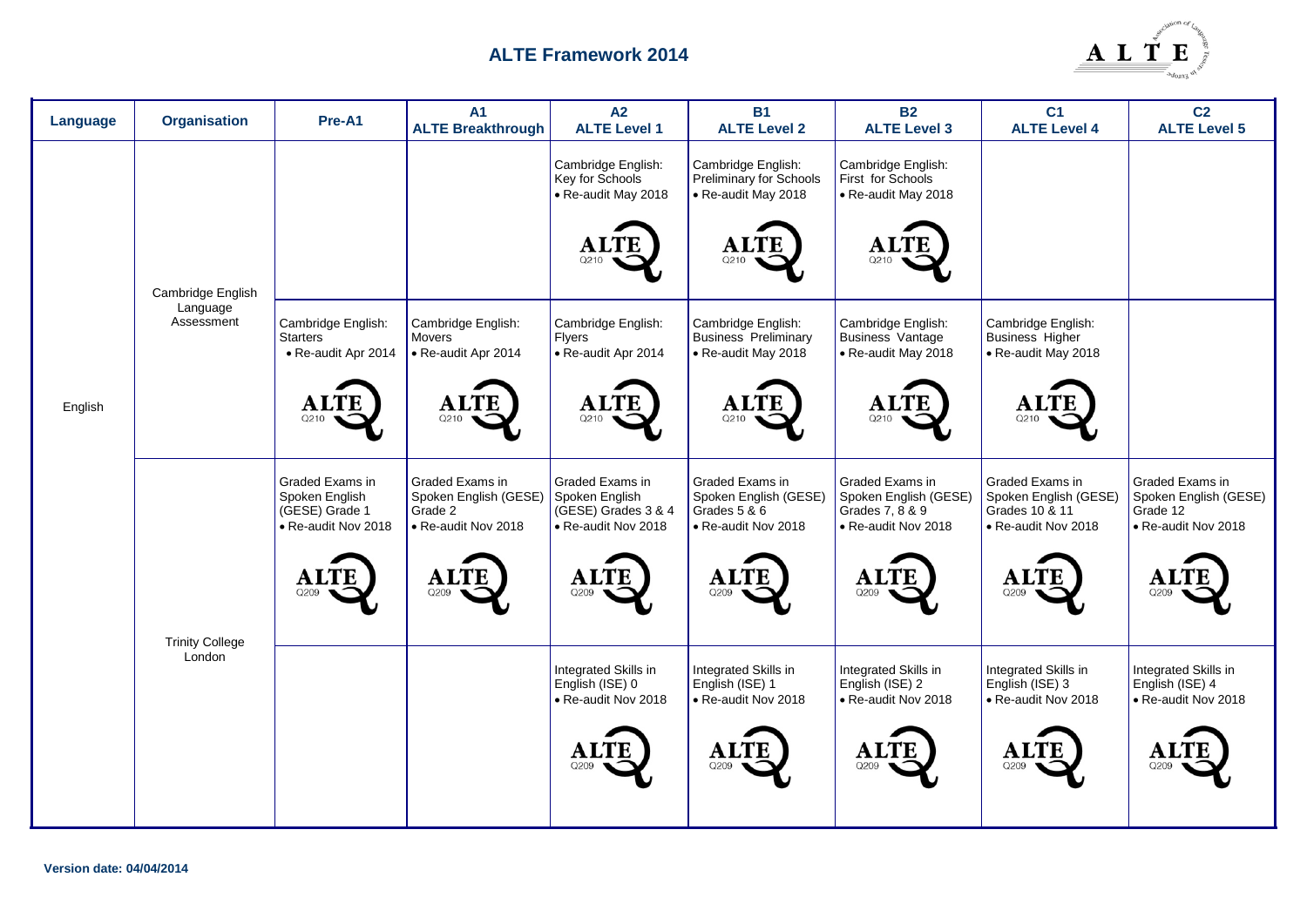

| Language               | <b>Organisation</b>                                                                                                        | Pre-A1 | <b>A1</b><br><b>ALTE Breakthrough</b>                                 | A2<br><b>ALTE Level 1</b>                                          | <b>B1</b><br><b>ALTE Level 2</b>                                                                               | <b>B2</b><br><b>ALTE Level 3</b>                                                                               | C <sub>1</sub><br><b>ALTE Level 4</b>                            | C <sub>2</sub><br><b>ALTE Level 5</b> |
|------------------------|----------------------------------------------------------------------------------------------------------------------------|--------|-----------------------------------------------------------------------|--------------------------------------------------------------------|----------------------------------------------------------------------------------------------------------------|----------------------------------------------------------------------------------------------------------------|------------------------------------------------------------------|---------------------------------------|
| English                | <b>Trinity College</b><br>London                                                                                           |        | Skills for Life Entry 1<br>• Re-audit Nov 2018<br><b>ALTE</b><br>Q209 | Skills for Life Entry 2<br>• Re-audit Nov 2018<br>ÆЕ<br>AL<br>Q209 | Skills for Life Entry 3<br>• Re-audit Nov 2018<br><b>ALTE</b><br>Q209                                          | Skills for Life Level 1<br>• Re-audit Nov 2018<br><b>ALTE</b><br>Q209                                          | Skills for Life Level 2<br>• Re-audit Nov 2018<br>A.<br>Q209     |                                       |
| Estonian<br>Eesti keel | <b>National Examination</b><br>and Qualification<br>Centre (NEQC)<br>Riiklik Eksami- ja<br>Kvalifikatsioonikeskus<br>(EKK) |        |                                                                       |                                                                    | Eesti keele<br>algtaseme test<br>• Re-audit pending<br><b>ALTF</b><br>O21                                      | Eesti keele<br>kesktaseme test<br>• Re-audit pending<br><b>ALTE</b><br>Q211                                    | Eesti keele<br>körgtaseme test<br>• Re-audit pending<br>A<br>Q21 |                                       |
| Finnish<br>Suomi       | University of Jyväskylä<br>Jyväskylän yliopisto                                                                            |        |                                                                       |                                                                    | National Certificates of<br>Language Proficiency<br>(YKI): Finnish<br>Intermediate Level<br>• Re-audit pending | National Certificates of<br>Language Proficiency<br>(YKI): Finnish<br>Intermediate Level<br>• Re-audit pending |                                                                  |                                       |
| French<br>Français     | Chambre de commerce<br>et d'industrie de région<br>Paris-Ile-de-France<br>(CCI)                                            |        |                                                                       |                                                                    | Test d'Evaluation de Français (TEF)<br>- e-tef<br>- TEFAQ<br>- e-tefaq<br>• Re-audit pending                   |                                                                                                                |                                                                  |                                       |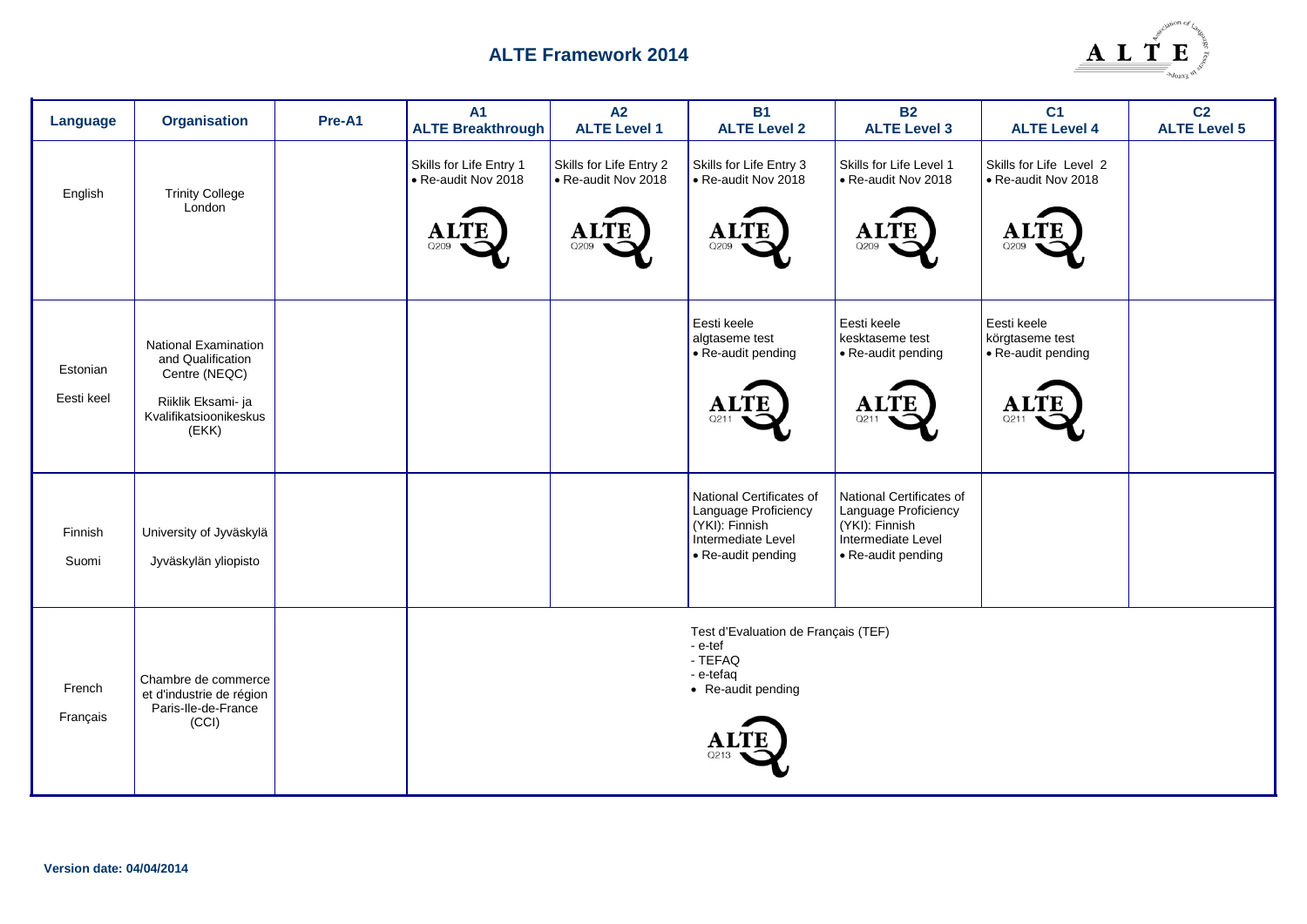

| Language           | <b>Organisation</b>             | Pre-A1 | <b>A1</b><br><b>ALTE Breakthrough</b>  | A2<br><b>ALTE Level 1</b>              | <b>B1</b><br><b>ALTE Level 2</b>                                                                                   | <b>B2</b><br><b>ALTE Level 3</b>            | C <sub>1</sub><br><b>ALTE Level 4</b>                | C <sub>2</sub><br><b>ALTE Level 5</b>                            |
|--------------------|---------------------------------|--------|----------------------------------------|----------------------------------------|--------------------------------------------------------------------------------------------------------------------|---------------------------------------------|------------------------------------------------------|------------------------------------------------------------------|
| French<br>Français | Centre international            |        |                                        |                                        |                                                                                                                    | DELF <sub>B2</sub><br>• Re-audit May 2014   |                                                      |                                                                  |
|                    | d'études pédagogiques<br>(CiEP) |        |                                        |                                        | Test de connaissance du français (TCF)<br>- TCF DAP<br>- TCF RI<br>- TCF Québec<br>- TCF SO<br>• Re-audit Jun 2014 |                                             |                                                      |                                                                  |
|                    |                                 |        | Start Deutsch 1<br>• Re-audit Mar 2019 | Start Deutsch 2<br>• Re-audit Mar 2019 | Zertifikat Deutsch B1<br>· Re- audit Mar 2019                                                                      | Goethe-Zertifikat B2<br>• Re-audit Mar 2019 | Goethe-Zertifikat C1<br>• Re-audit Mar 2019          | Goethe-Zertifikat C2:<br><b>Großes Deutsches</b><br>Sprachdiplom |
| German             | Goethe-Institut                 |        | A<br>Q218                              | $\mathbf{A}$<br>Q218                   | <b>ALTE</b><br>Q218                                                                                                | A.<br>Q218                                  | A<br>O2                                              | · Re-audit Mar 2019<br>Q218                                      |
| Deutsch            | telc GmbH                       |        |                                        |                                        | Deutsch-Test für Zuwanderer (DTZ)<br>• Re-audit April 2017                                                         |                                             | telc Deutsch C1<br>Hochschule<br>• Re-audit Nov 2018 |                                                                  |

**Version date: 04/04/2014**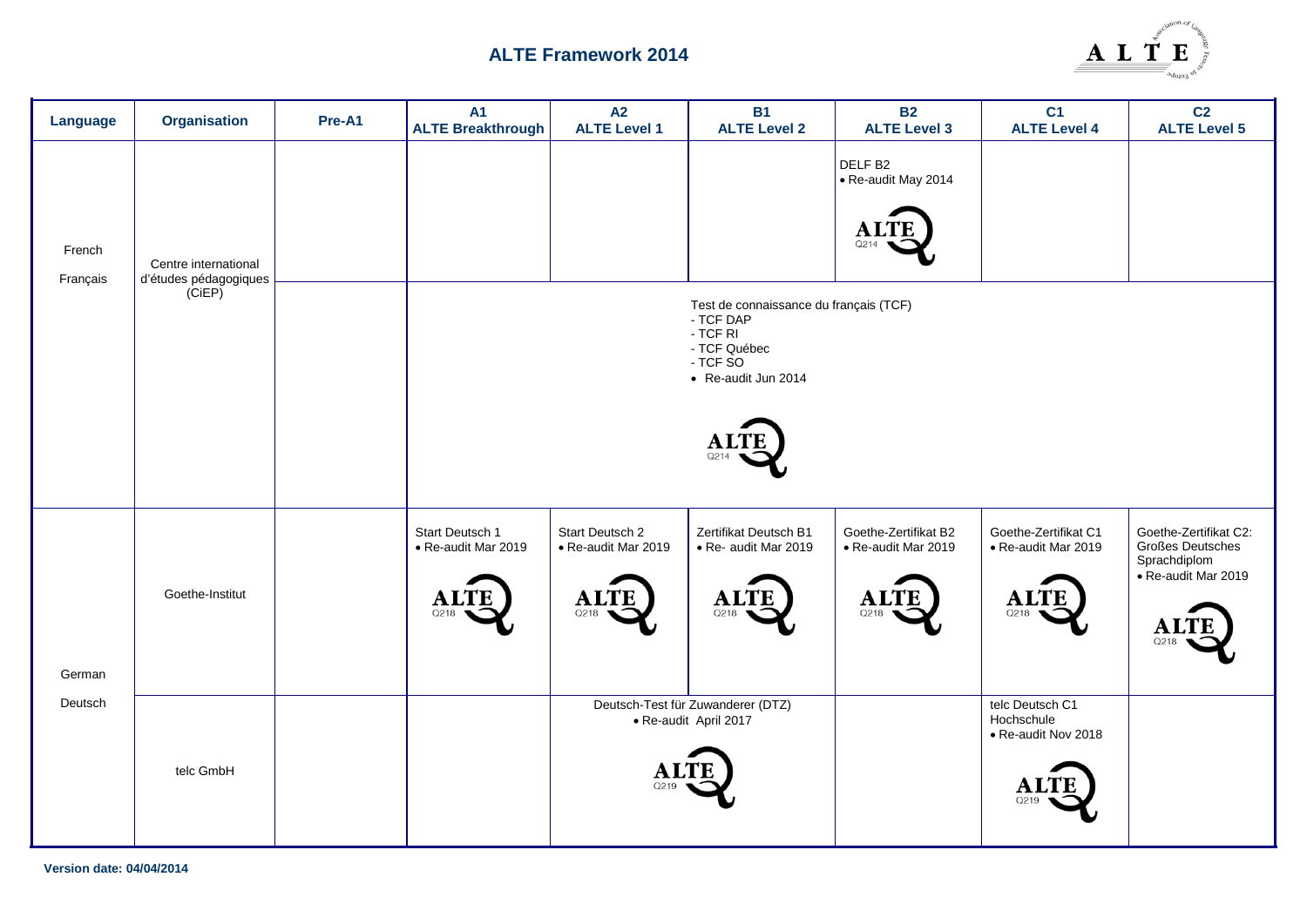

| Language            | <b>Organisation</b>                                                                                         | Pre-A1 | A <sub>1</sub><br><b>ALTE Breakthrough</b>                                            | A2<br><b>ALTE Level 1</b>                                                             | <b>B1</b><br><b>ALTE Level 2</b>                                                      | <b>B2</b><br><b>ALTE Level 3</b>                                                                  | C <sub>1</sub><br><b>ALTE Level 4</b>   | C <sub>2</sub><br><b>ALTE Level 5</b> |
|---------------------|-------------------------------------------------------------------------------------------------------------|--------|---------------------------------------------------------------------------------------|---------------------------------------------------------------------------------------|---------------------------------------------------------------------------------------|---------------------------------------------------------------------------------------------------|-----------------------------------------|---------------------------------------|
| German              | ÖSD                                                                                                         |        | A1 Grundstufe<br>Deutsch 1 (A1 GD1)<br>• Re-audit May 2018                            | A2 Grundstufe<br>Deutsch 2 (A2 GD2)<br>• Re-audit May 2018<br>Q235                    |                                                                                       |                                                                                                   |                                         |                                       |
| Deutsch             | TestDaF-Institut                                                                                            |        |                                                                                       |                                                                                       |                                                                                       | <b>TestDaF</b>                                                                                    | • Re-audit Jan 2018                     |                                       |
| Hungarian<br>Magyar | <b>ELTE</b> Centre for<br>Advanced Foreign<br>Language Learning<br>ELTE Idegennyelvi<br>Továbbképző Központ |        | 'ORIGO' Test of<br>Hungarian as<br>a Foreign Language<br>(THFL) A1<br>• Audit pending | 'ORIGO' Test of<br>Hungarian as<br>a Foreign Language<br>(THFL) A2<br>• Audit pending | 'ORIGO' Test of<br>Hungarian as<br>a Foreign Language<br>(THFL) B1<br>• Audit pending | 'ORIGO' Test of<br>Hungarian as<br>a Foreign Language<br>(THFL) B <sub>2</sub><br>• Audit pending |                                         |                                       |
| Irish<br>Gaeilge    | <b>NUI Maynooth</b>                                                                                         |        | TEG Bonnleibhéal, A1<br>• Re-audit pending                                            | TEG Bonnleibhéal, A2<br>• Audit pending                                               | TEG Bonnleibhéal, B1<br>• Audit pending                                               | TEG Bonnleibhéal, B2<br>• Audit pending                                                           | TEG Bonnleibhéal, C1<br>• Audit pending |                                       |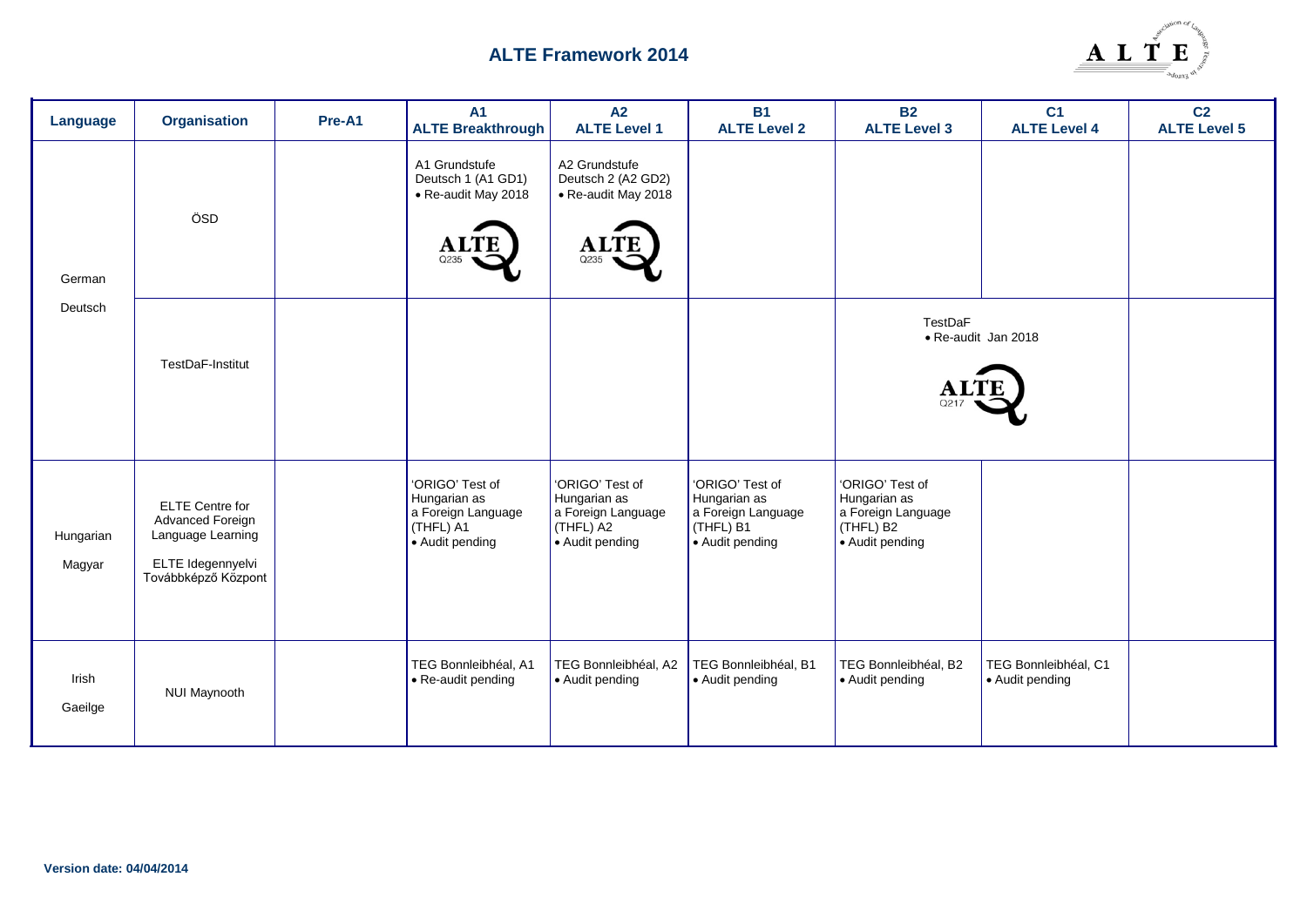

| Language                        | <b>Organisation</b>                                                                                                              | Pre-A1 | <b>A1</b><br><b>ALTE Breakthrough</b> | A2<br><b>ALTE Level 1</b>                              | <b>B1</b><br><b>ALTE Level 2</b>                                    | <b>B2</b><br><b>ALTE Level 3</b>                             | C <sub>1</sub><br><b>ALTE Level 4</b>                           | C <sub>2</sub><br><b>ALTE Level 5</b>            |
|---------------------------------|----------------------------------------------------------------------------------------------------------------------------------|--------|---------------------------------------|--------------------------------------------------------|---------------------------------------------------------------------|--------------------------------------------------------------|-----------------------------------------------------------------|--------------------------------------------------|
| Italian<br>Italiano             | University for<br>Foreigners Perugia<br>Università per Stranieri<br>di Perugia                                                   |        |                                       | CELI <sub>1</sub><br>• Re-audit Dec 2016<br>Αl<br>Q223 | CELI <sub>2</sub><br>• Re-audit Dec 2016<br>Al<br>Q223              | CELI <sub>3</sub><br>• Re-audit Dec 2016<br>ÆЕ<br>AL<br>Q223 | CELI <sub>4</sub><br>• Re-audit Dec 2016<br><b>ALTE</b><br>Q223 | CELI <sub>5</sub><br>• Re-audit Dec 2016<br>Q223 |
| Lithuanian<br>Lietuvių kalba    | Department of<br>Lithuanian Studies,<br><b>Vilnius University</b><br>Lituanistinių studijų<br>katedra, Vilniaus<br>universitetas |        |                                       |                                                        | The State Lithuanian<br>Language: Category II<br>• Re-audit pending |                                                              |                                                                 |                                                  |
| Luxembourgish<br>Lëtzebuergesch | <b>INL</b><br>(Institut National des<br>Langues)                                                                                 |        |                                       | Sproochentest<br>Lëtzebuergesch<br>• Audit pending     |                                                                     |                                                              |                                                                 |                                                  |
| Polish<br>Polski                | Jagiellonian University<br>Uniwersytet<br>Jagielloński                                                                           |        |                                       |                                                        | Poziom podstawowy<br>• Re-audit May 2015                            | Poziom średni ogólny<br>• Re-audit May 2015                  |                                                                 | Poziom zaawansowany<br>• Re-audit May 2015       |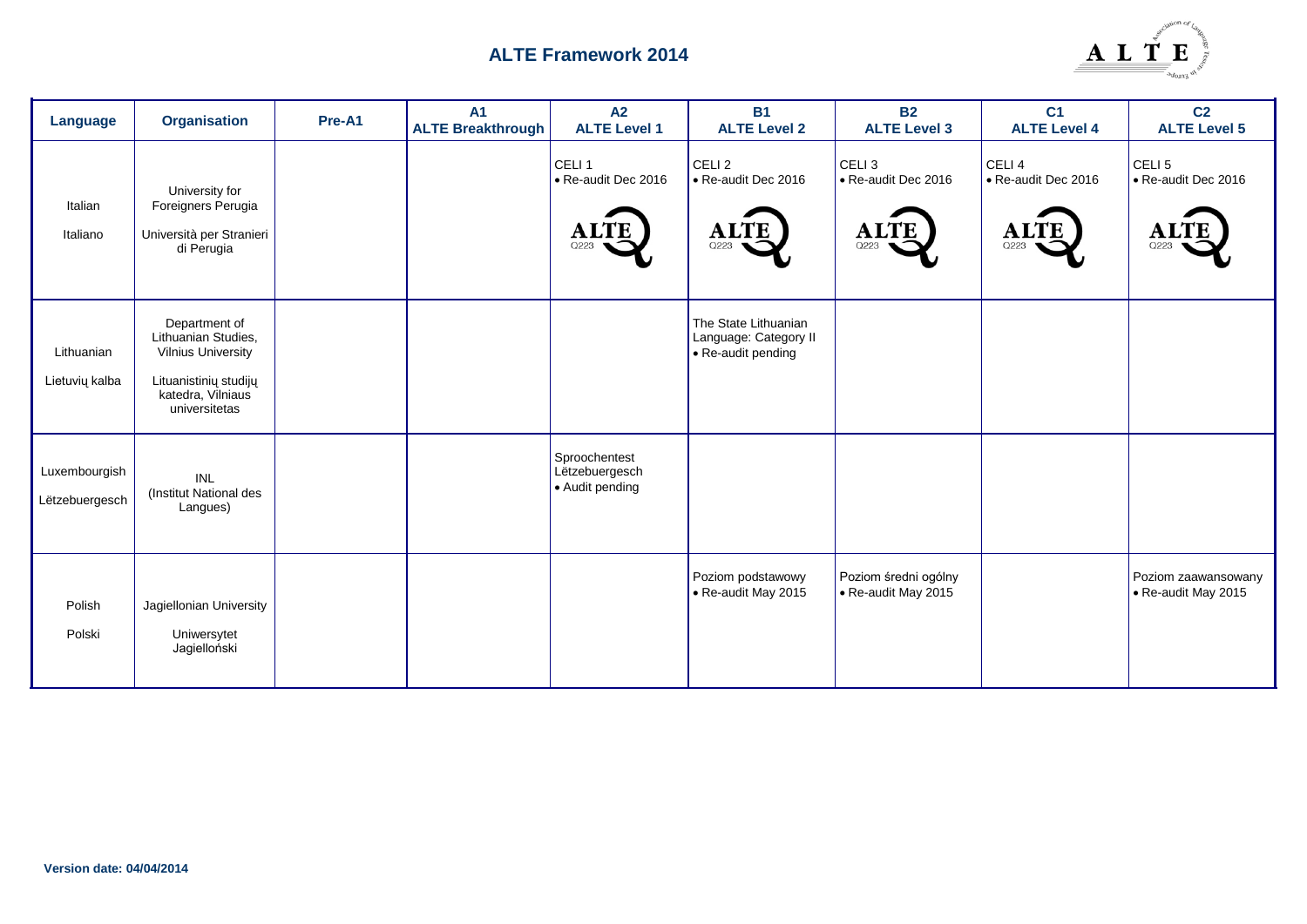

| Language                | <b>Organisation</b>                                                                                                                                                                                                        | Pre-A1 | <b>A1</b><br><b>ALTE Breakthrough</b>                         | A2<br><b>ALTE Level 1</b>                                                            | <b>B1</b><br><b>ALTE Level 2</b>                                                   | <b>B2</b><br><b>ALTE Level 3</b>                                                    | C <sub>1</sub><br><b>ALTE Level 4</b>                                             | C <sub>2</sub><br><b>ALTE Level 5</b>                                                  |
|-------------------------|----------------------------------------------------------------------------------------------------------------------------------------------------------------------------------------------------------------------------|--------|---------------------------------------------------------------|--------------------------------------------------------------------------------------|------------------------------------------------------------------------------------|-------------------------------------------------------------------------------------|-----------------------------------------------------------------------------------|----------------------------------------------------------------------------------------|
| Portuguese<br>Português | CAPLE (Centre for<br>Assessment of<br>Portugese as a Foreign<br>Language)<br>CAPLE (Centro de<br>Avaliação Português<br>Língua Estrangeira)                                                                                |        |                                                               | Certificado Inicial de<br>Português Língua<br>Estrangeira (CIPLE)<br>• Audit pending | Diploma Elementar de<br>Português Língua<br>Estrangeira (DEPLE)<br>• Audit pending | Diploma Intermédio de<br>Português Língua<br>Estrangeira (DIPLE)<br>• Audit pending | Diploma Avançado de<br>Português Língua<br>Estrangeira (DAPLE)<br>• Audit pending | Diploma Universitário de<br>Português Língua<br>Estrangeira (DUPLE)<br>• Audit pending |
| Russian<br>Русский язык | Training and testing<br>language Centre for<br>foreigners,<br>Lomonosov Moscow<br><b>State University</b><br>Центр подготовки и<br>тестирования<br>иностранных граждан<br>по русскому языку<br>МГУ имени<br>М.В.Ломоносова |        |                                                               |                                                                                      | $TORFL-1$<br>(First certification level)<br>• Re-audit May 2015                    |                                                                                     |                                                                                   |                                                                                        |
| Spanish<br>Español      | Instituto Cervantes<br>&<br>Universidad de<br>Salamanca                                                                                                                                                                    |        |                                                               | DELE A2<br>• Audit pending                                                           |                                                                                    |                                                                                     |                                                                                   |                                                                                        |
| Swedish                 | Stockholm University                                                                                                                                                                                                       |        |                                                               |                                                                                      |                                                                                    |                                                                                     | <b>TISUS</b><br>• Re-audit June 2014                                              |                                                                                        |
| Svenska                 | Stockholms universitet                                                                                                                                                                                                     |        | National Test In<br>Swedish for Immigrants<br>• Audit pending | National Test In<br>Swedish for<br>Immigrants<br>• Audit pending                     | National Test In Swedish<br>for Immigrants<br>• Audit pending                      |                                                                                     |                                                                                   |                                                                                        |

**Version date: 04/04/2014**